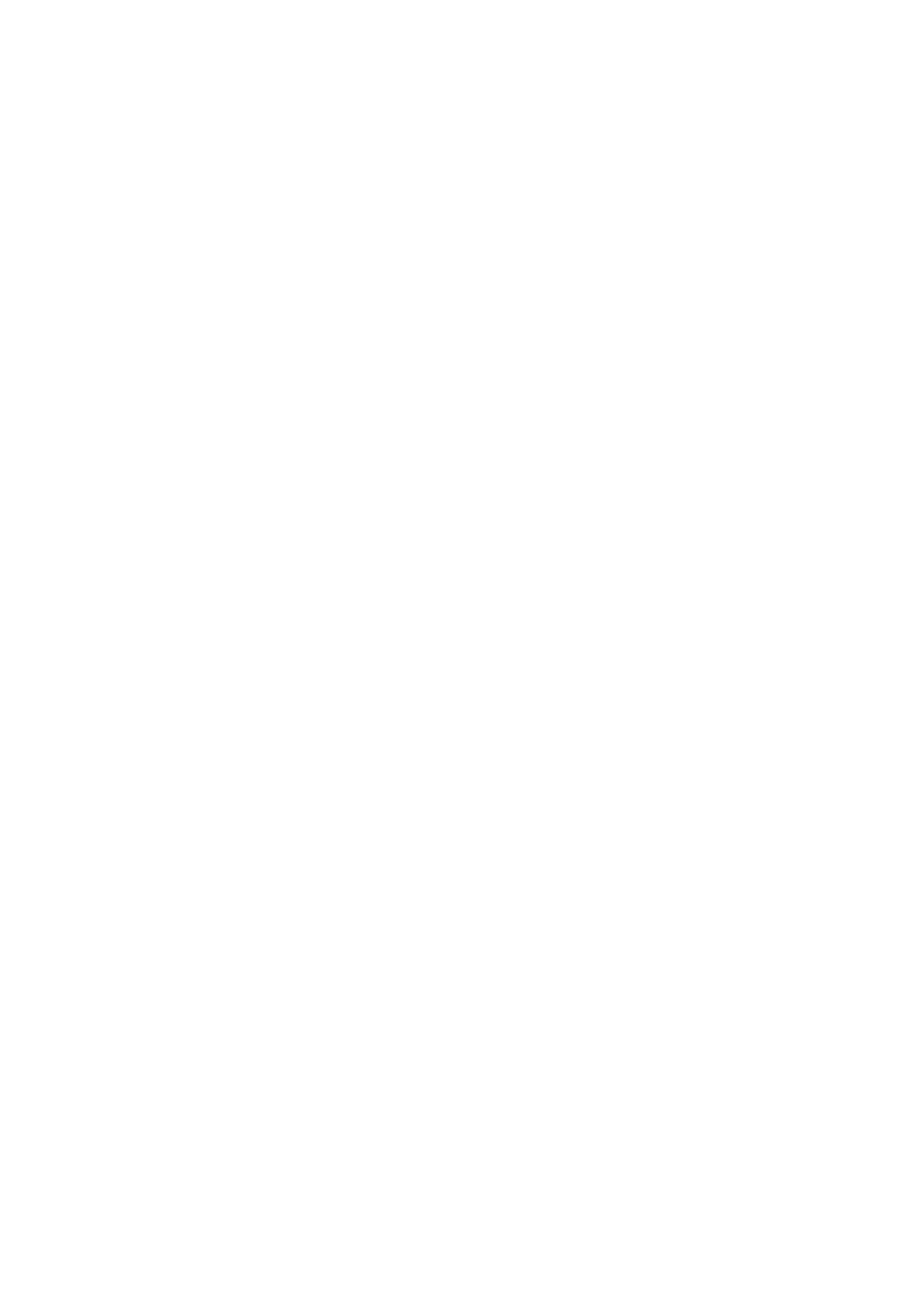### **In the case of the Church of Scientology of St Petersburg and Others v. Russia,**

The European Court of Human Rights (First Section), sitting as a Chamber composed of:

Isabelle Berro-Lefèvre, *President,*

Julia Laffranque,

Paulo Pinto de Albuquerque,

Linos-Alexandre Sicilianos,

Erik Møse,

Ksenija Turković,

Dmitry Dedov, *judges,*

and Søren Nielsen, *Section Registrar,*

Having deliberated in private on 9 September 2014,

Delivers the following judgment, which was adopted on that date:

# PROCEDURE

1. The case originated in an application (no. 47191/06) against the Russian Federation lodged with the Court under Article 34 of the Convention for the Protection of Human Rights and Fundamental Freedoms ("the Convention") by the Church of Scientology of St Petersburg and six Russian nationals whose names are set out below ("the applicants"), on 17 November 2006.

2. The applicants were represented by Mr D.P. Holiner and Ms G. Krylova, lawyers practising in London and Moscow respectively. The Russian Government ("the Government") were represented by Mr G. Matyushkin, the Representative of the Russian Federation at the European Court of Human Rights.

3. The applicants complained about the arbitrary denial of legal-entity status to their Scientology group.

4. On 26 January 2011 the application was communicated to the Government.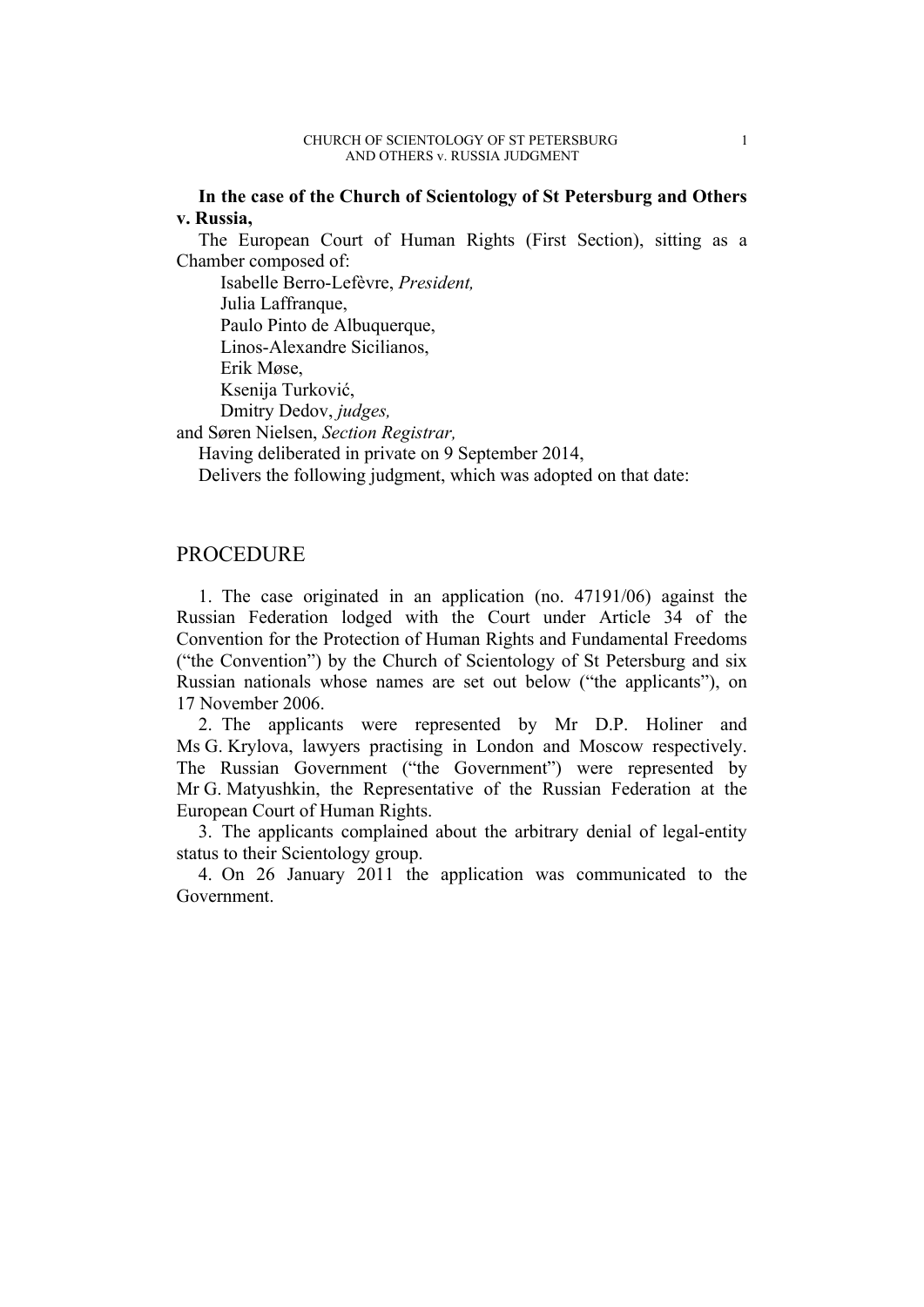# THE FACTS

### I. THE CIRCUMSTANCES OF THE CASE

- 5. The applicants are:
	- 1) The Church of Scientology of St Petersburg, an unincorporated group of Russian citizens formed for the collective study of Scientology ("the applicant group");
	- 2) Ms Galina Petrovna Shurinova, born in 1954, the president of the applicant group and a member since 1989;
	- 3) Ms Nadezhda Ivanovna Shchemeleva, born in 1955, a member of the applicant group since 1993;
	- 4) Ms Anastasiya Gennadyevna Terentyeva, born in 1979, a member of the applicant group since 1998;
	- 5) Mr Ivan Vladimirovich Matsitskiy, born in 1975, a member of the applicant group since 1994;
	- 6) Ms Yuliya Anatolyevna Bryntseva, born in 1977, a member of the applicant group since 1995;
	- 7) Ms Galina Georgiyevna Frolova, born in 1955, a member of the applicant group since 1999.

6. In 1984, a first group of Scientologists appeared in St Petersburg under the leadership of Mr M. Goldberg. By the end of the 1980s it had split into two smaller groups, one of which was led by the second applicant.

7. On 23 March 1995 the second applicant, together with nine other founder members of the "Church of the Scientology Mission in St Petersburg", applied for registration of their group. Having received no response for more than two years, the second applicant pressed the authorities for an explanation. The St Petersburg Justice Department replied that their application had been sent to the State Duma's Expert Consultative Council for an opinion by an expert in legal and religious studies but had received no response, and it had been decided to "leave the application unconsidered".

8. On 7 February 2002 the individual applicants, together with other fellow believers, submitted a new application for registration of the applicant group as a local religious organisation. The municipal council of municipal circuit no. 20 of St Petersburg provided the applicants with a letter which stated:

"In accordance with section 11 (5) of the Religions Act and on the basis of the application and documents provided, the municipal council ... confirms that the religious group of Scientologists has existed in St Petersburg since 1984."

9. On 6 March 2002 the St Petersburg Justice Department refused the application, citing three technical grounds relating to the application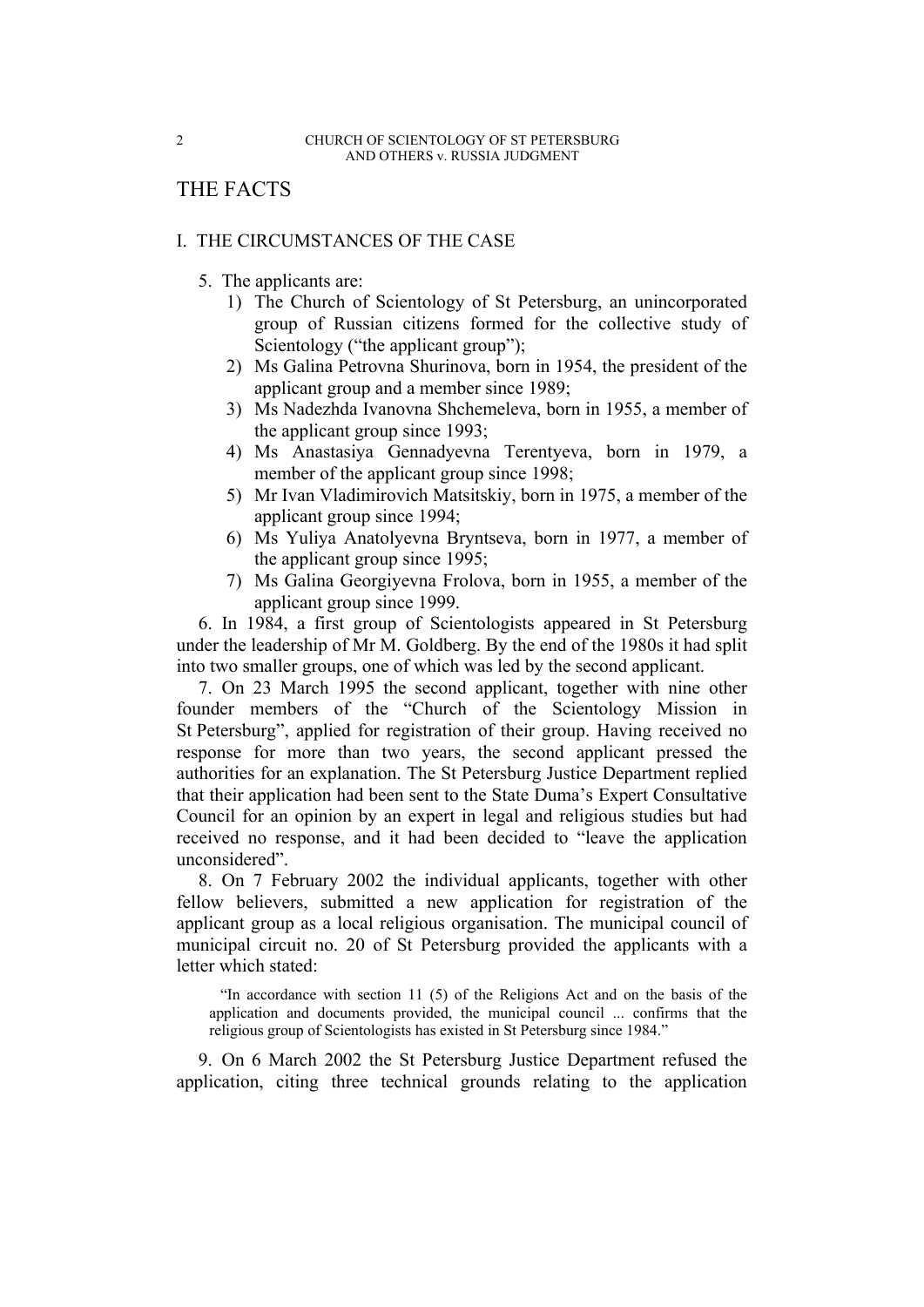documentation. On 7 March 2002 the applicants corrected these defects and resubmitted the application.

10. On 3 April 2002 the Justice Department notified the applicants that it had extended the period for consideration of the application because of the "necessity of conducting a State expert religious study".

11. On 11 September 2002 the Justice Department issued a formal refusal of the resubmitted application. The refusal made no reference to any religious study but instead cited eight different technical grounds and asserted that the confirmation of the applicant group's existence in St Petersburg for at least fifteen years was "unreliable", without giving further details.

12. On 24 October 2002 the applicants resubmitted a corrected application which was refused on 22 November 2002, referring to the eight new technical grounds and the "unreliability" of the group's existence for fifteen years. It also stated that an unspecified expert religious study had concluded that the applicant group was non-religious in nature.

13. On 19 December 2002 the second applicant asked the Justice Department to explain the basis for its claim regarding the "unreliability" of the group's existence and to provide her with a copy of the religious study. In a letter of 8 January 2003, the Justice Department declined to give any clarification, referring to its discretionary power to refuse applications.

14. The third applicant complained to the Ombudsman about the Justice Department's actions. In response to a subsequent enquiry from the Ombudsman's office, the Justice Department supplied a copy of the religious study, dated 19 November 2002 and authored by Mr I., an academic secretary at the State Museum of the History of Religion in St Petersburg.

15. On 11 February 2003 the Ombudsman notified the head of the Justice Department that the religious study had breached the established procedure for conducting religious studies, as approved by Government Regulation no. 565. The study had not been approved by majority vote of the panel of experts duly appointed under the terms of the Regulation and therefore reflected nothing more than Mr I.'s personal opinion.

16. On 17 April and 14 August 2003 the applicants submitted a fifth and a sixth registration application, which were refused on 14 May and 8 September 2003 respectively. On each occasion, the Justice Department cited a number of new technical grounds that it had not relied upon in the previous refusal: it also referred to the expert religious study and the assertion that the confirmation of the applicant group's existence for at least fifteen years had been "unreliable".

17. Responding to a further request for clarification by the applicant Ms Shurinova, on 31 July 2003 the Justice Department stated that she did not have a right of access to the documents supporting the conclusion that the information purportedly confirming the existence of the religious group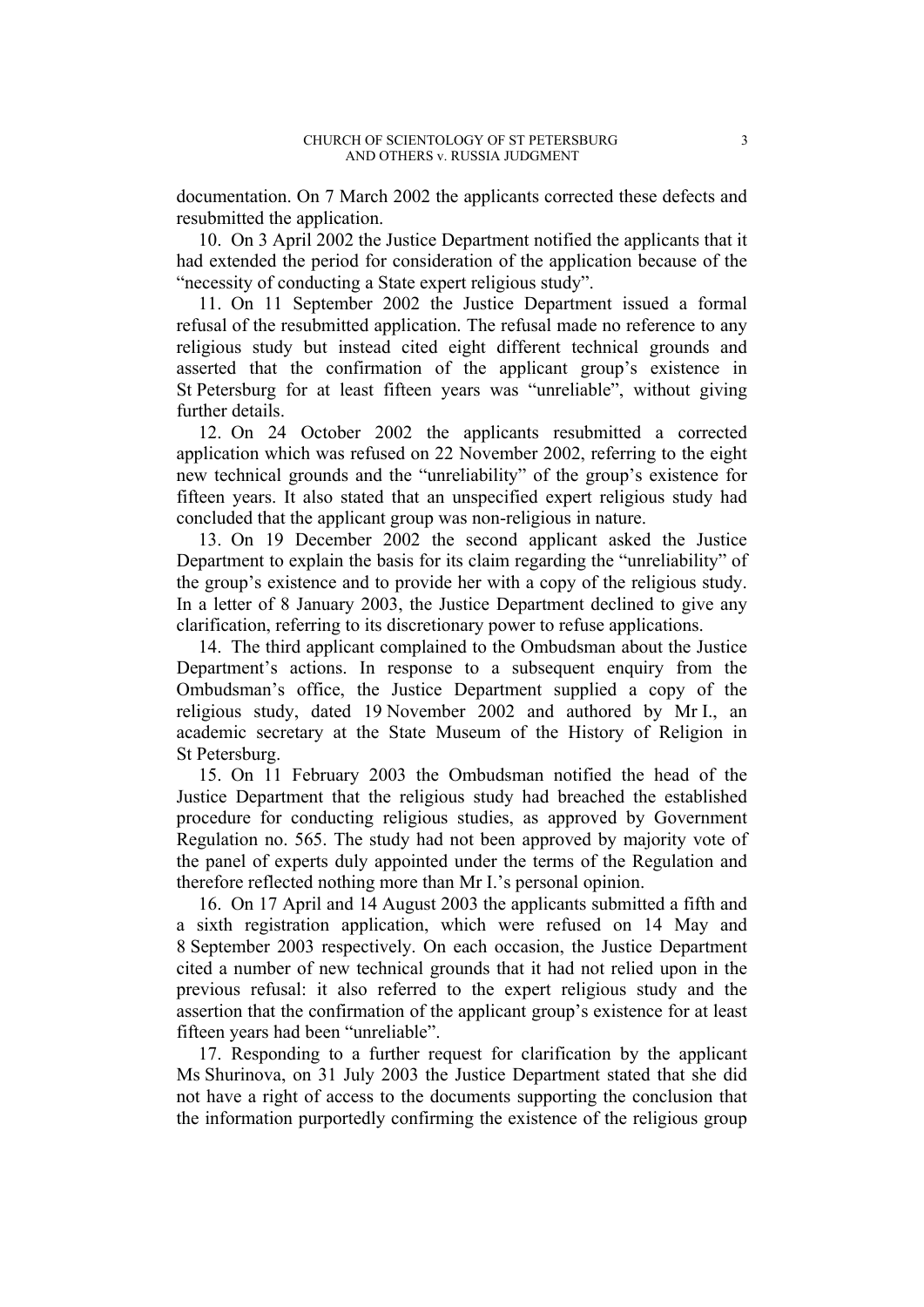for fifteen years was unreliable, and that the law did not require it to provide any explanation as to the reasons for refusing State registration.

18. On 11 October 2003 the applicants challenged the Justice Department's refusals in court. The first hearing on the merits was held on 21 September 2005, and further hearings were held on 1 November and 20 December 2005.

19. On the latter date the Oktyabrskiy District Court of St Petersburg gave judgment, holding that the refusal had been lawful. In respect of the Justice Department's rejection of the confirmation letter, it stated:

"Having examined the letter of 16 February 2002 and the reply from the municipal council to the enquiry from the [Justice Department] concerning the documents that served as the basis for the letter, the court concludes that the applicants have not supplied evidence that there was only one religious group of Scientologists in St Petersburg that included the applicants and that the letter was given to their particular group. One cannot exclude the possibility that there were many groups practising this creed in St Petersburg and that the letter confirms the existence of one of the [other] groups of Scientologists, and not the religious group of Scientologists that decided to create the local religious organisation 'Church of Scientology of St Petersburg'...

Even if any of the participants in the religious group that currently includes the applicants had studied Scientology in St Petersburg since 1984 and had participated in Scientologist rituals and ceremonies and in auditing, that does not prove that he or she did so within one and the same continuously operating, stable religious group that currently includes the applicants, as opposed to some other group that currently does or does not exist, and [later] ended up forming part of the applicants' group.

In addition, the court takes into consideration the following.

The St Petersburg Law no. 111-35 of 23 June 1997 on Local Authorities, which establishes an exhaustive list of matters that come within the competence of municipal councils in St Petersburg (section 8), did not place the registration of religious organisation or the issuing of letters confirming the existence of a religious group in St Petersburg within the competence of municipal bodies.

There is no St Petersburg law that confers such powers upon municipal bodies.

On the basis of the above, it follows that the [municipal council] was not competent to issue such letters.

Furthermore, as can be seen from the municipal council's reply ... to the court's enquiry, the [municipal council] was formed on 8 February 1998 and registered by order no. 111 of 27 May 1998 of the Legislative Assembly of St Petersburg, so it cannot reliably confirm the existence of any religious group before its formation in 1998..."

20. As to the Justice Department's reliance on Mr I.'s religious study, the court noted that at the time of the study's preparation no expert panel had been appointed in St Petersburg under the terms of the Regulation, even though the Justice Department had "undertaken all possible measures" to comply with the Regulation. The court did not make any assessment of the legal significance of Mr I.'s religious study.

21. The applicants appealed.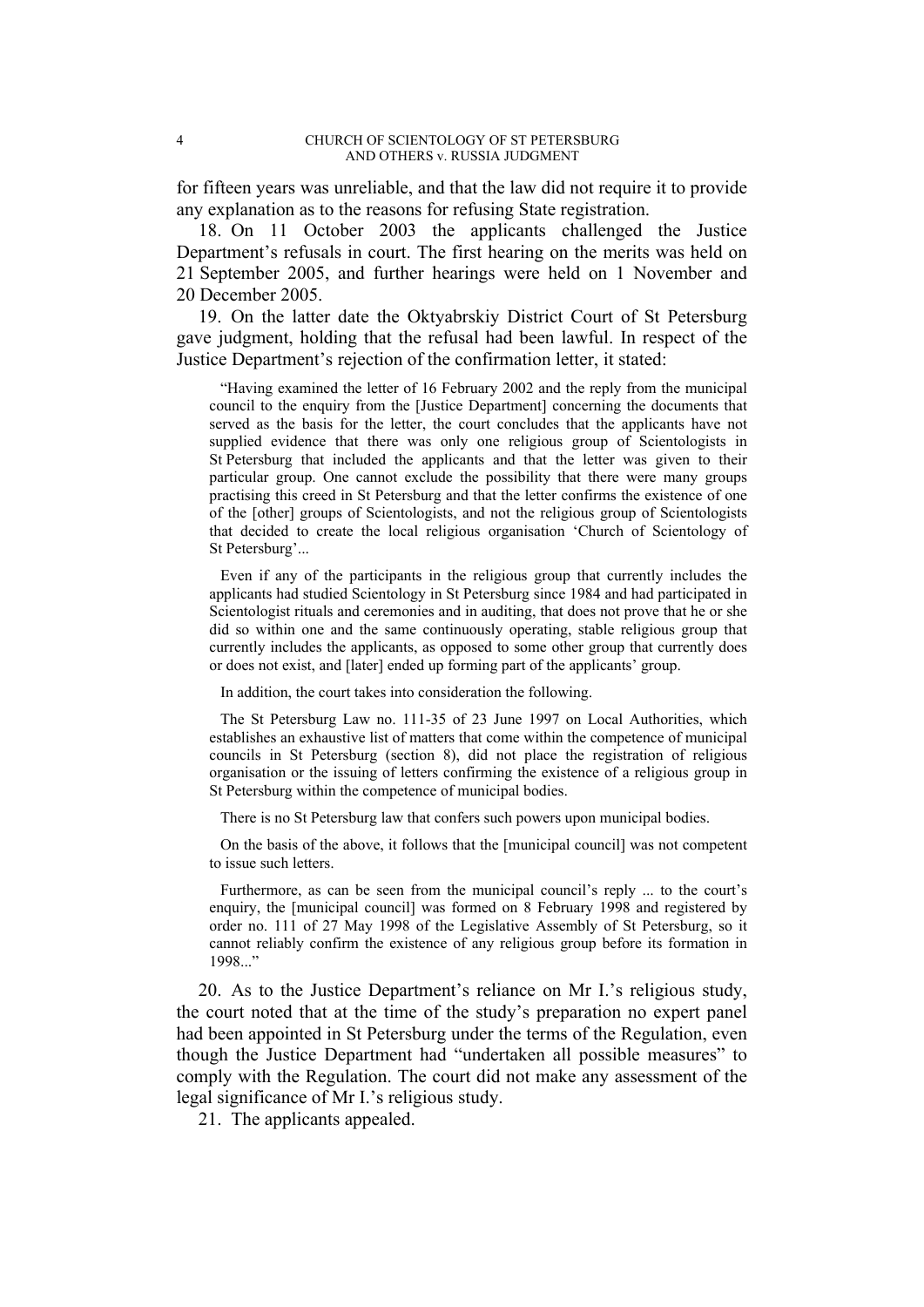22. On 24 May 2006 the St Petersburg City Court rejected their appeal, endorsing the first-instance court's findings that the municipal council was not authorised by law to provide confirmation of the religious group's existence or the claim that it had been one and the same group of Scientologists who had existed for fifteen years.

#### II. RELEVANT DOMESTIC LAW AND PRACTICE

### **A. Religions Act**

23. On 1 October 1997 the Federal Law on the Freedom of Conscience and Religious Associations (no. 125-FZ of 26 September 1997 – "the Religions Act") entered into force.

24. A "religious association" is a generic term for any voluntary association of Russian nationals formed for the joint profession and dissemination of their creed (section  $6(1)$ ). "Religious associations" may take the form of either "religious groups" or "religious organisations" (section  $6(2)$ ).

25. A "religious group" is a voluntary association of citizens for the profession and dissemination of faith, which carries out its activities without State registration and without obtaining legal personality (section 7(1)). In contrast to a religious group, a "religious organisation" is a voluntary association of Russian nationals and permanent residents of Russia formed for the profession and dissemination of faith and duly registered as a legal entity (section 8(1)).

26. The relevant part of section 7 provides:

"2. Citizens who form a religious group with the intention of further transforming it into a religious organisation shall inform the local administrative authority of creation thereof and the beginning of its activity ..."

27. The relevant part of section 11 provides:

"5. For State registration of a local religious organisation, the founders shall submit to the competent territorial division of the federal registration authority ...

... a document issued by a local administrative authority confirming the existence of the religious group on the given territory for a period no shorter than fifteen years ..."

### **B. State expert religious studies**

28. Government Regulation no. 656 of 3 June 1998 on the procedure for State religious expert studies provides in particular:

"2. A State religious expert study (hereinafter – expert study) ... is conducted following a decision by the registration authority ... if it is necessary for the registration authority to carry out additional research into whether the organisation is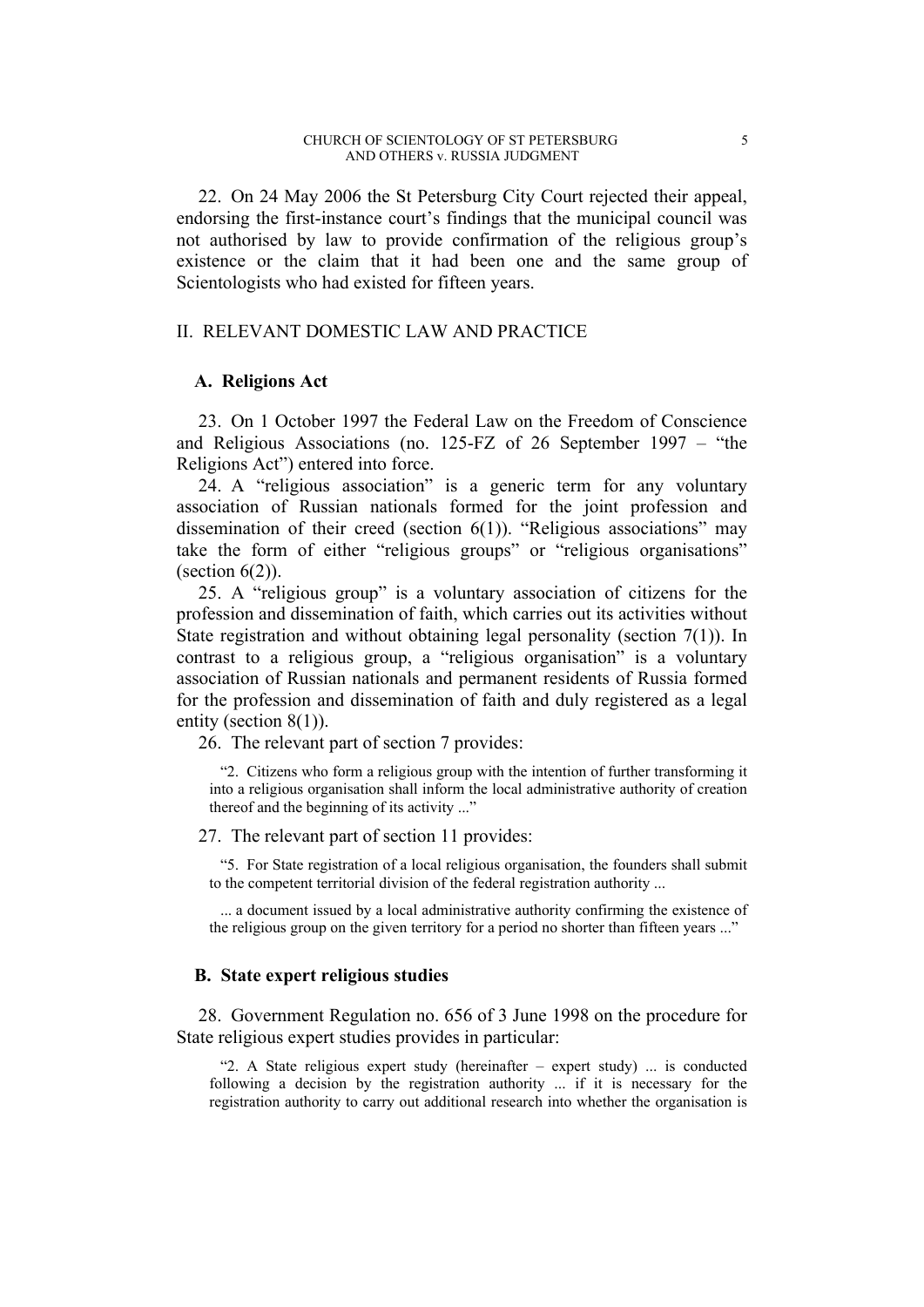#### 6 CHURCH OF SCIENTOLOGY OF ST PETERSBURG AND OTHERS v. RUSSIA JUDGMENT

recognised as being a religious one and in order to verify information concerning its fundamental religious teachings and its corresponding practice ...

4. Expert studies are conducted by expert panels that have been specifically set up for this purpose... by the executive branch of the Russian region...

10. The examination of a registration authority's enquiry concerning a specific religious organisation shall, as a rule, be carried out in the presence of its authorised representative, who shall be invited in good time to attend the hearing before the expert panel...

11. Once the expert panel has carried out the study of the presented documents, it will adopt an expert opinion that contains reasoned findings concerning the possibility (or impossibility) of recognising the organisation as a religious one and the reliability of information concerning the fundamentals of its creed and practices. The expert opinion shall be deemed adopted if it has been approved by a majority of members of the expert panel."

#### **C. Municipal bodies' authority to issue confirmation letters**

29. Methodological recommendations on the application of certain provisions of the Religions Act by Justice Departments (a circular letter issued by the Ministry of Justice, no. 08-18-257-97 of 24 December 1997) stated:

"...2. What are the requirements for a document confirming the existence of a religious group for no less than fifteen years? What can serve as evidence of the accuracy of this period?

The law does not specify any procedure for maintaining a list of religious groups with municipal bodies or the issuing of confirmations or the form thereof. In this connection it would be expedient to regulate this procedure in a legal act of the [relevant] region of the Russian Federation. As for evidence of the length of existence of the religious group, this should be provided to the municipal body by the group itself in the form of information about the State registration and local listing with the former Council for Religious Affairs under the USSR Council of Ministers, archive materials, court decisions, witness testimony and other forms of evidence."

#### III. RELEVANT COMPARATIVE MATERIAL

30. In Latvia, the Law on Religious Organisations of 7 September 1995 provides that a religious organisation may be founded by no fewer than twenty adult Latvian nationals (section 7 (1)). The list of documents accompanying an application for registration of a congregation includes the articles of association, a list of founders, the minutes of the first meeting, and evidence of payment of a registration fee (section 9). A religious organisation acquires the status of a legal entity from the moment of registration (section 13 (1)).

31. In Romania, Law 489/2006 on the Freedom of Religion and the General Status of Denominations defines a religious association as a private-law legal entity made up of individuals who practice the same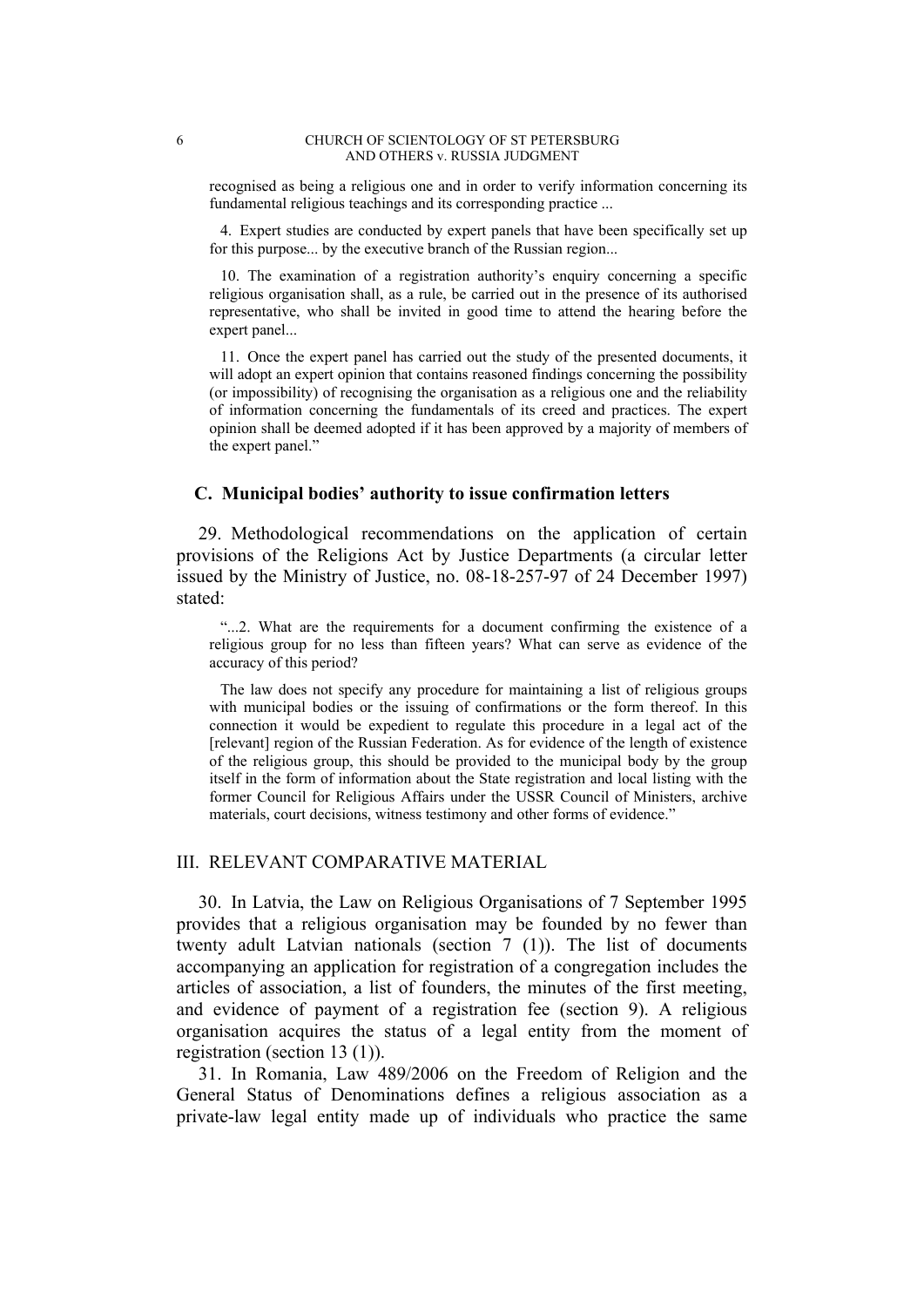#### CHURCH OF SCIENTOLOGY OF ST PETERSBURG 7 AND OTHERS v. RUSSIA JUDGMENT

religion (section 6 (2)). A religious association obtains legal-entity status by registering with the Registry of Religious Associations upon production of the following documents: the articles of association, a declaration of faith, evidence of existence of a head office, consultative opinion from the Ministry of Culture and Religious Denominations, and evidence that the chosen name is available (sections 40 and 41). A religious denomination is a public-utility legal entity that is eligible for tax breaks and State subsidies; it acquires its status through a Government decree after having existed on Romanian territory, as a religious association, for at least twelve years and having a membership of Romanian nationals equal to at least 0.1% of the population (sections 8(1), 11, 12, 17 and 18).

## THE LAW

### I. ALLEGED VIOLATION OF ARTICLE 9 OF THE CONVENTION INTERPRETED IN THE LIGHT OF ARTICLE 11

32. The applicants complained under Articles 6, 9, 10, 11 and 14 of the Convention about the refusal to register the applicant group as a legal entity. The Court reiterates that, in the absence of a European consensus on the religious nature of Scientology teachings, and being mindful of the subsidiary nature of its role, it must rely on the position of the domestic authorities in the matter and determine the applicable Convention provision in the light of it (see *Kimlya and Others v. Russia*, nos. 76836/01 and 32782/03, § 79, ECHR 2009, and *Church of Scientology Moscow v. Russia*, no. 18147/02, § 64, 5 April 2007). The Court need not determine whether or not Scientology is a religion because it can defer to the judgment of the Russian authorities on that matter. In contrast to the *Kimlya* and *Church of Scientology Moscow* cases, in which the Russian authorities explicitly concurred regarding the religious nature of the applicant Scientology organisations, the religious study in the instant case concluded that the nature of the applicant group was non-religious. Alleged legal defects in the study, including the manner in which it had been prepared, were a matter of controversy in the domestic proceedings. What is decisive for the Court, however, is that the reason for refusing the registration of the applicant group – which had ultimately been endorsed by the Russian courts – was the legal provision establishing a special fifteen-year waiting period that applies only to religious organisations. In these circumstances, the Court sees no need to distinguish the present case from the *Kimlya* case, which concerned the same reason for refusing registration. It therefore considers that the complaint must be examined from the standpoint of Article 9 of the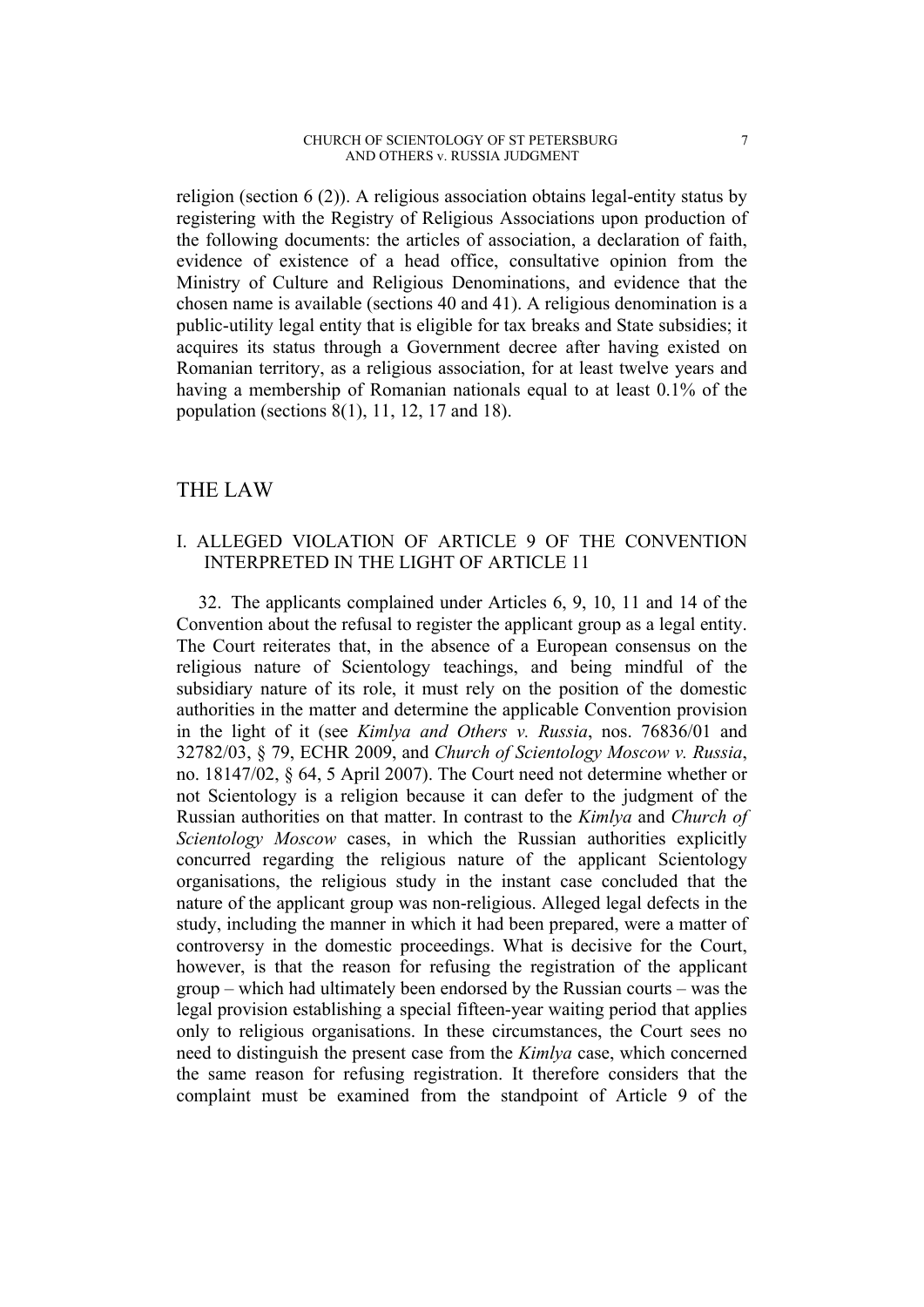Convention, interpreted in the light of Article 11 (see *Kimlya*, cited above, § 81). These provisions read:

#### **Article 9. Freedom of thought, conscience and religion**

"1. Everyone has the right to freedom of thought, conscience and religion; this right includes freedom to change his religion or belief and freedom, either alone or in community with others and in public or private, to manifest his religion or belief, in worship, teaching, practice and observance.

2. Freedom to manifest one's religion or beliefs shall be subject only to such limitations as are prescribed by law and are necessary in a democratic society in the interests of public safety, for the protection of public order, health or morals, or for the protection of the rights and freedoms of others."

#### **Article 11. Freedom of assembly and association**

"1. Everyone has the right to freedom of peaceful assembly and to freedom of association with others ...

2. No restrictions shall be placed on the exercise of these rights other than such as are prescribed by law and are necessary in a democratic society in the interests of national security or public safety, for the prevention of disorder or crime, for the protection of health or morals or for the protection of the rights and freedoms of others..."

#### **A. Admissibility**

33. The Court notes that the complaint is not manifestly ill-founded within the meaning of Article 35 § 3 (a) of the Convention. It further notes that it is not inadmissible on any other grounds. It must therefore be declared admissible.

#### **B. Merits**

#### *1. Submissions by the parties*

34. The Government acknowledged that the refusal to register the applicant group constituted an interference with the applicants' right to freedom of religion. In their view, the interference was "prescribed by law" and all the refusals of registration had been based on the relevant legal provisions. The interference pursued a legitimate aim, namely that of protecting public order (they referred to *Kimlya*, cited above, § 97). The Government justified the interference as having been necessary in a democratic society for suppressing manifestations of religious discord (they referred to *Wingrove v. the United Kingdom*, 25 November 1996, § 58, *Reports of Judgments and Decisions* 1996-V, and *Otto-Preminger-Institut v. Austria*, 20 September 1994, § 50, Series A no. 295-A). They also claimed that similar waiting periods were provided for by the laws of some other Member States. According to their information, Austrian law set the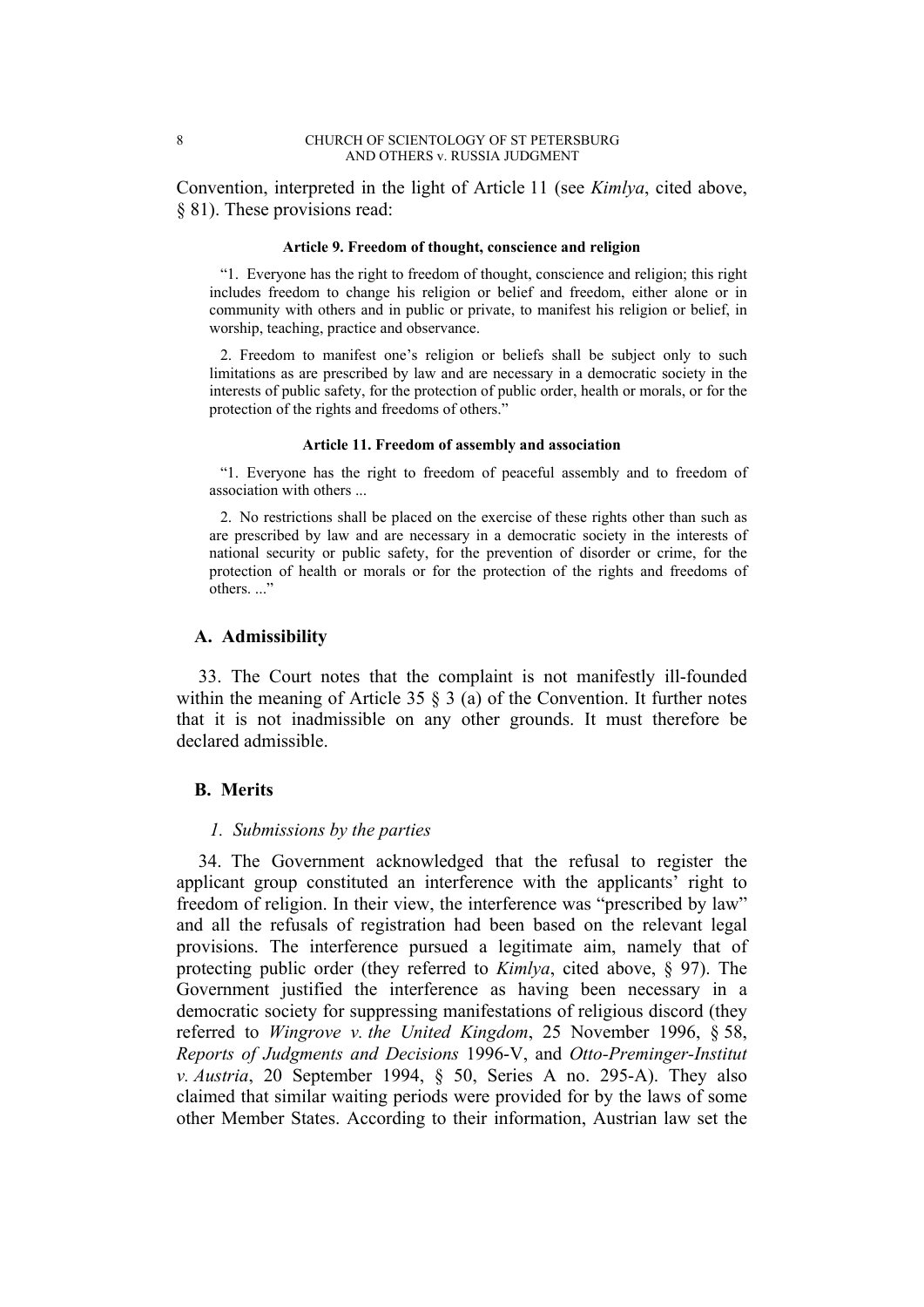waiting period at twenty years, Latvian law at twenty-five years, and Romania's Law no. 489 of 28 December 2006 provided that religious denominations, other than the eighteen listed in the law, may be recognised if they can prove their existence in the country for at least twelve years.

35. The applicants pointed out that the sole reason for the St Petersburg City Court's upholding the refusal to register the applicant group as a religious organisation had been the lack of a reliable document confirming its presence in St Petersburg for fifteen years. They contended that the refusal had not been "prescribed by law" because the law did not meet the standards of clarity and foreseeability required under the Convention. Referring to Article 132 of the Russian Constitution and sections 7(2) and 11(5) of the Religions Act, the applicants submitted that the law expressly authorised local authorities to issue letters confirming the length of a group's existence and that the courts' rejection of the confirmation letter on the basis of an alleged lack of authority was unreasonable. Furthermore, whereas the Religions Act required only formal presentation of a confirmation letter, the courts had rejected it as "unreliable" with reference to arbitrary criteria that were not prescribed by law and had imposed an unforeseeable and unattainable threshold.

36. The applicants further argued that the fifteen-year waiting period did not pursue any legitimate aim and that it was apparent from contemporary parliamentary records that the motivation behind the adoption of the Religions Act had been the desire to introduce a legislative regime that would discriminate against "foreign" minority religious groups in favour of "traditional" religions (the records are cited in *Kimlya*, § 50). The Government's reliance on the *Wingrove* and *Otto-Preminger-Institut* judgments had been misconceived, as these cases had been decided under Article 10 and had concerned specific acts offending others' religious beliefs. The applicants, on the other hand, had never engaged in any offensive expressions of their beliefs or otherwise offended religious sensibilities of others. They maintained that the applicable standard should be the one that favours religious pluralism, even where there is religious tension and division within society (they referred to *Serif v. Greece*, no. 38178/97, § 53, ECHR 1999-IX, and *Kokkinakis v. Greece*, 25 May 1993, § 31, Series A no. 260-A). Finally, the Government's contention that the waiting period reflected democratic standards acceptable in other Member States was not borne out by the facts. The Austrian system gave rise to the Court's finding of a violation in *Religionsgemeinschaft der Zeugen Jehovas and Others v. Austria* (no. 40825/98, § 79, 31 July 2008), the Latvian 1995 Law on Religious Associations did not contain any such requirements, and in Romania the waiting period is relevant only to attaining the status of a "religious denomination", a special form that enjoys certain public-law privileges including State subsidies. No such waiting period is required for the status of a "religious association", which confers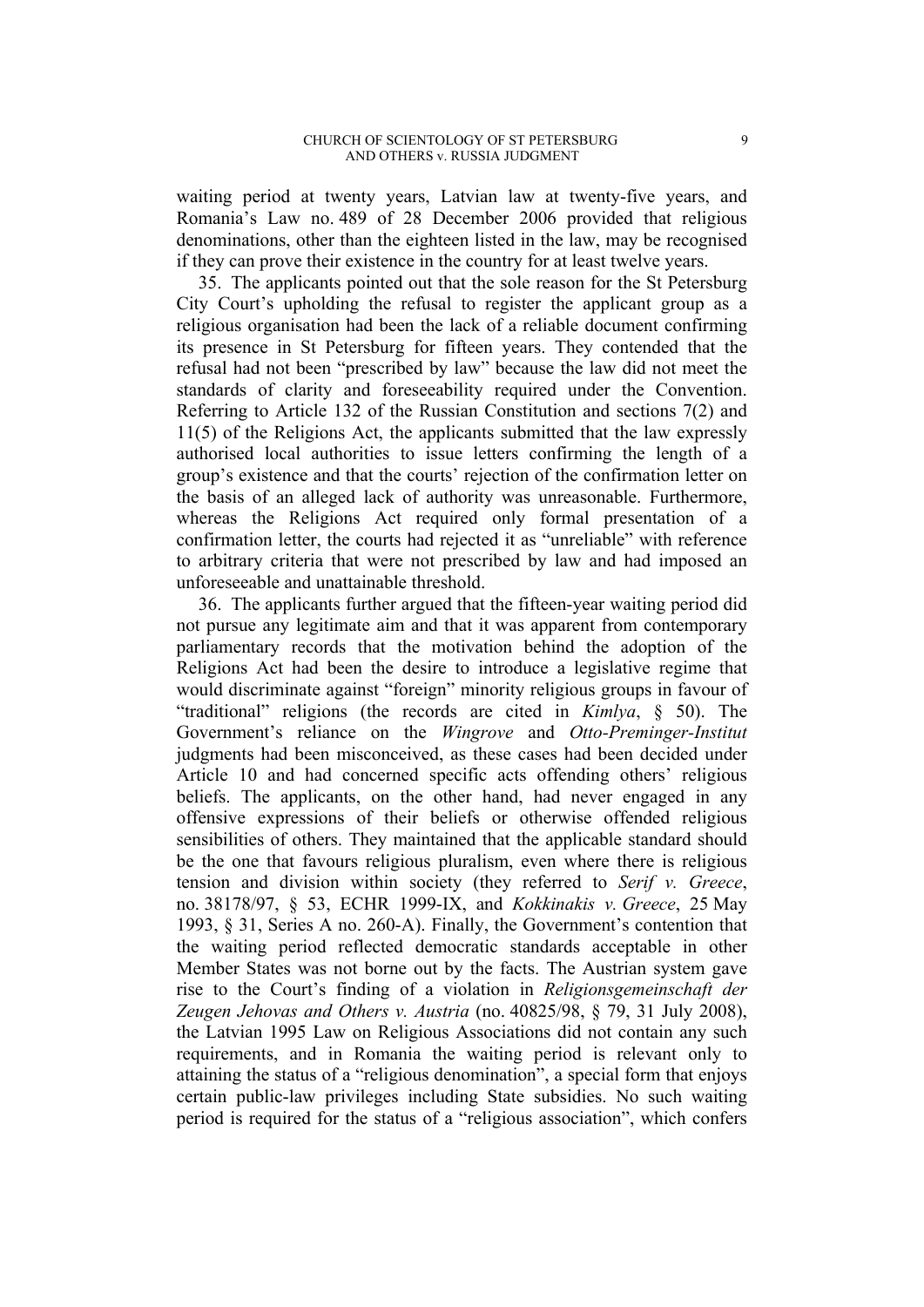upon the religious community legal entity status and other rights under the law.

### *2. The Court's assessment*

37. The Court reiterates that the ability to establish a legal entity in order to act collectively in a field of mutual interest is one of the most important aspects of the freedom of association and that a refusal by the domestic authorities to grant legal-entity status to an association – religious or otherwise – of individuals amounts to an interference with the exercise of the right to freedom of association (see *Gorzelik and Others v. Poland* [GC], no. 44158/98, § 52 *et passim*, ECHR 2004-I, and *Sidiropoulos and Others v. Greece*, 10 July 1998, § 31 *et passim*, *Reports of Judgments and Decisions* 1998-IV). The authorities' refusal to register a group directly affects both the group itself and also its presidents, founders or individual members (see *The United Macedonian Organisation Ilinden and Others v. Bulgaria*, no. 59491/00, § 53, 19 January 2006; *Partidul Comunistilor (Nepeceristi) and Ungureanu v. Romania*, no. 46626/99, § 27, 3 February 2005; and *APEH Üldözötteinek Szövetsége and Others v. Hungary* (dec.), no. 32367/96, 31 August 1999). In cases where the organisation of a religious community has been in issue, a refusal to recognise it as a legal entity has also been found to constitute an interference with the right to freedom of religion under Article 9 of the Convention, as exercised by both the community itself and its individual members (see *Religionsgemeinschaft der Zeugen Jehovas and Others*, cited above, §§ 79-80, and *Metropolitan Church of Bessarabia and Others v. Moldova*, no. 45701/99, § 105, ECHR 2001-XII).

38. In *Kimlya*, the Court observed that, pursuant to Russia's Religions Act, a "religious group" without legal personality cannot possess or exercise the rights associated exclusively with the legal-entity status of a registered "religious organisation" – such as the rights to own or rent property, to maintain bank accounts, to ensure judicial protection of the community, to establish places of worship, to hold religious services in places accessible to the public, or to produce, obtain and distribute religious literature – which are essential for exercising the right to manifest one's religion (see *Kimlya*, cited above, §§ 85-86, with further references). Thus, the restricted status afforded to "religious groups" under the Religions Act did not allow members of such a group to enjoy effectively their right to freedom of religion, rendering such a right illusory and theoretical rather than practical and effective, as required by the Convention (see *Kimlya*, cited above, § 86, with further references).

39. Accordingly, the Court finds that a refusal by the domestic authorities to grant legal-entity status to the applicant group amounted to an interference with the applicants' rights under Article 9 interpreted in the light of Article 11. Such an interference will constitute a breach of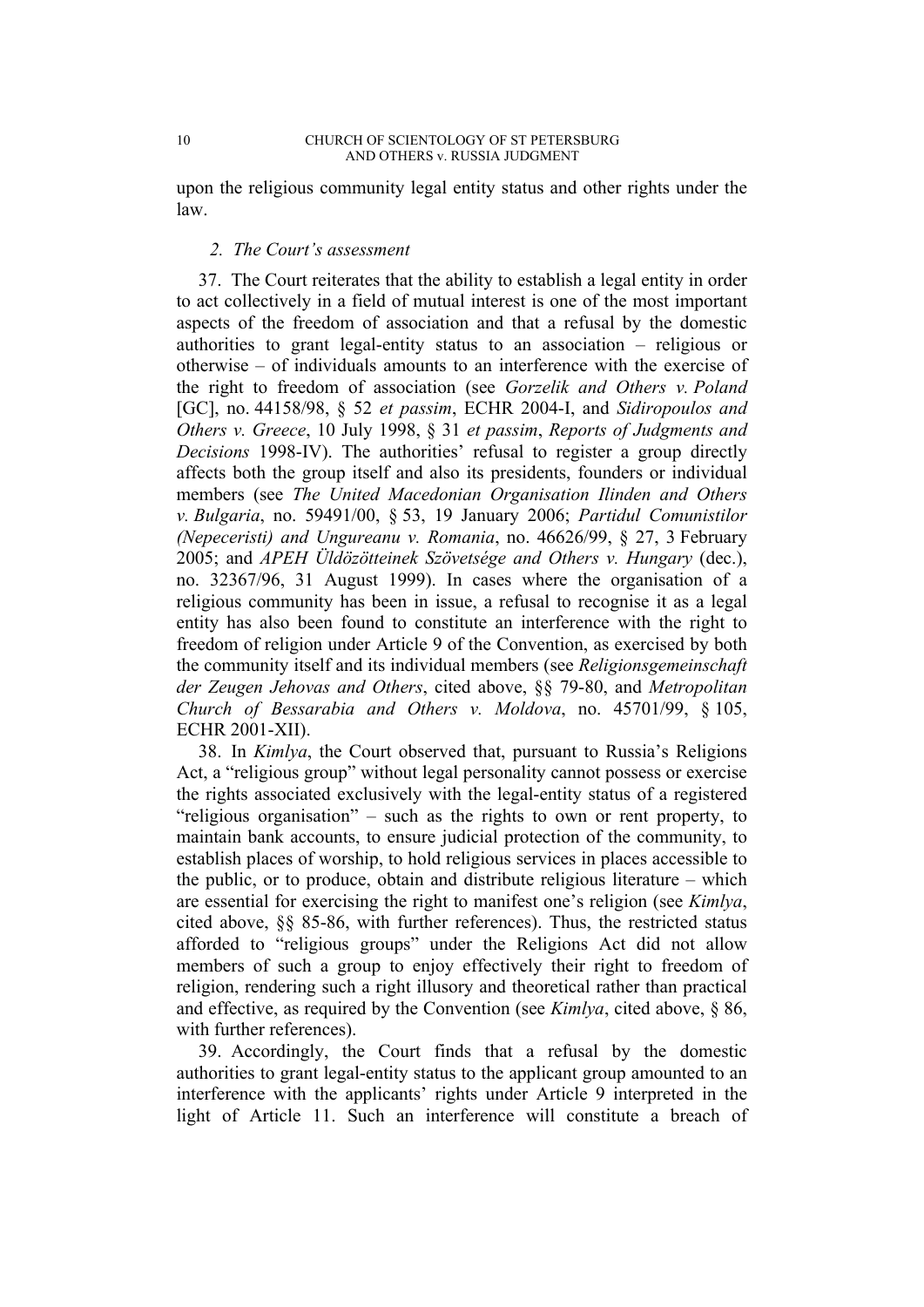Articles 9 and 11 unless it was "prescribed by law", pursued one or more of the legitimate aims set out in paragraph 2 of that provision, and was "necessary in a democratic society" for the achievement of those aims.

40. The Court observes that the grounds for refusing the registration of the applicant group were not consistent throughout the time the applicants were attempting to obtain registration (compare *Church of Scientology Moscow*, cited above, § 88, and *Moscow Branch of the Salvation Army v. Russia*, no. 72881/01, § 78, ECHR 2006-XI). They submitted six registration applications and the registration authority rejected all of them, each time citing some new grounds that it had not previously relied upon. The most recent refusal referred to the absence of a document confirming the group's fifteen-year existence, the allegedly non-religious nature of the group, and some technical defects in its articles of association. The findings of the District Court, however, as upheld on appeal by the City Court, focused exclusively on the defects in the fifteen-year confirmation letter and did not rely upon any of the other grounds in dismissing the applicants' complaint. In this respect, the Court reiterates that its task is not to take the place of the national authorities and to re-hear all the parties' arguments. The interpretation and proper application of domestic law is left primarily to the domestic judicial authorities but is subject to the Court's overriding supervisory function. It must accordingly defer to the judgment of Russian courts and limit the scope of its review to the grounds for the interference that they chose to uphold in the domestic proceedings.

41. The first requirement of paragraph 2 of Articles 9 and 11 is that the interference should be "prescribed by law". The expression "prescribed by law" not only requires that the impugned measures should have some basis in domestic law, but also refers to the quality of the law in question, which must be sufficiently accessible to the person concerned and foreseeable as to its effects, that is to say, formulated with sufficient precision to enable the individual – if need be with appropriate advice – to regulate his conduct (see *Metropolitan Church of Bessarabia*, cited above, § 109).

42. In *Kimlya*, the effect of the legal provision requiring a confirmation letter showing the group's existence in a given territory for at least fifteen years was apparent and unambiguous: the absence of that letter entailed *ipso facto* a refusal of registration. By contrast, in the present case the applicants were able to produce the required letter but the Russian authorities rejected it for defects of form. In particular, the Russian courts held that the municipal council was not authorised to issue such letters, and that the available evidence did not permit the conclusion that the applicant group had been in existence for at least fifteen years. Accordingly, the Court is called upon to verify whether these grounds had a legal basis under Russian law and whether the manner in which the courts interpreted and applied the relevant legal provisions was foreseeable and free from arbitrariness.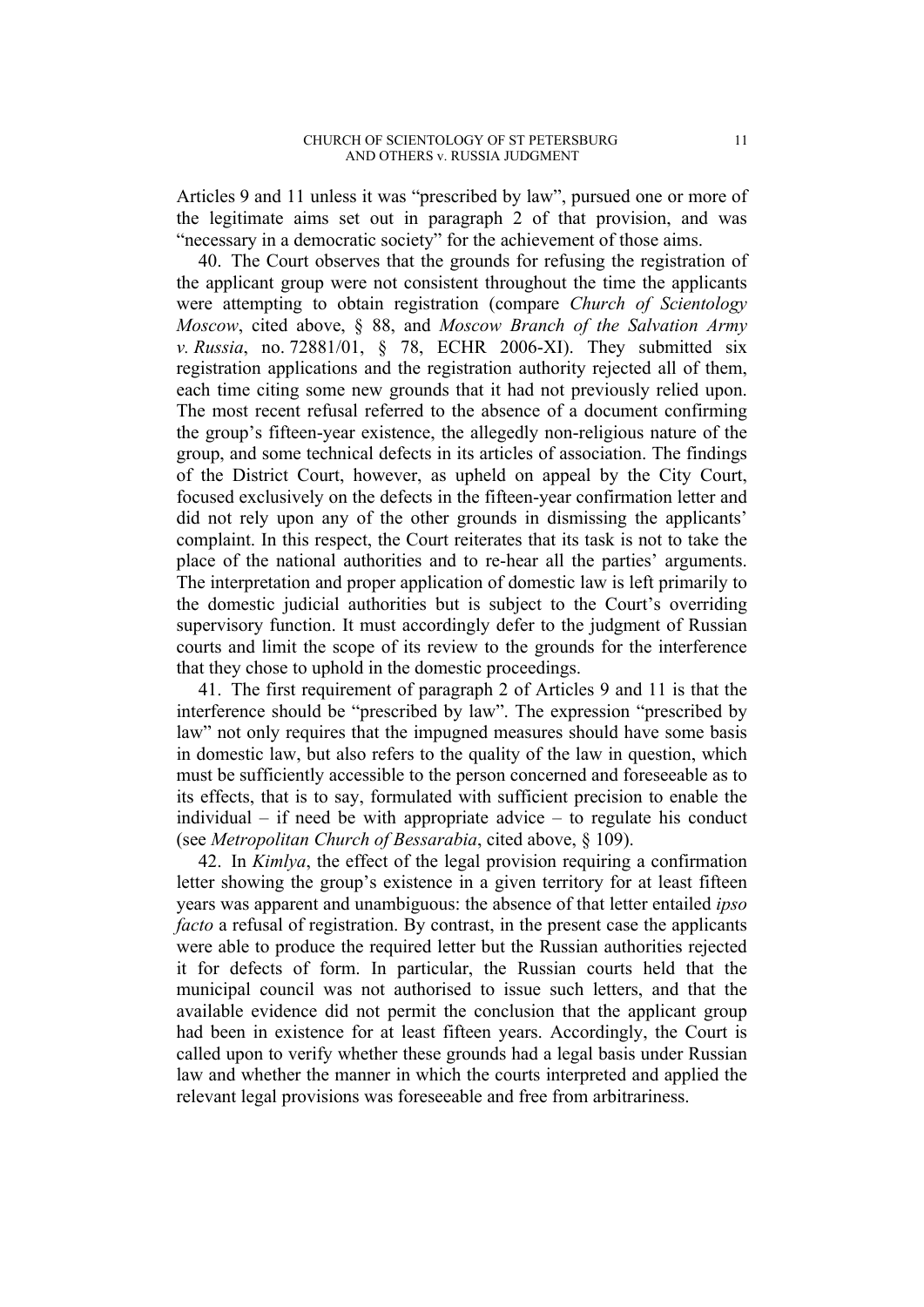43. As for the municipal council's authority to issue confirmation letters, the Court notes that the domestic courts' analysis focused exclusively on the provisions of the St Petersburg law on local authorities, that is to say, a regional legal act that is subordinate to federal legislation in the Russian legal system. The courts did not heed the provisions of the federal Religions Act, which expressly provides that the founders of a religious group should notify a local authority of the establishment thereof (section 7(2)) and that a local authority should subsequently issue a document confirming the group's existence for fifteen years (section 11(5)). If there was a lacuna in the St Petersburg law which did not properly transpose the provisions of the federal Religions Act regarding the competence of municipal councils vis-à-vis religious associations, the Religions Act was still applicable and the rejection of the applicants' confirmation letter for this reason was not "prescribed by law".

44. In so far as the District Court held that the municipal council could not confirm the applicant group's existence prior to its own incorporation in 1998, the Court notes that the Religions Act does not contain the requirement that the local authority issuing the confirmation document in accordance with section 11(5) should be one and the same entity that has existed without interruption since the religious group filed notice of its establishment under section 7(2). In any event, the applicant group cannot reasonably be expected to bear the consequences of the re-organisation of local authorities and to ensure continuity of their archives. Moreover, the Ministry of Justice's Methodological Recommendations expressly acknowledged that no particular procedure for issuing confirmation documents was prescribed by law and that evidence of a religious group's existence should be supplied by the group itself (see paragraph 29 above). It follows that this ground was likewise devoid of any legal basis.

45. Finally, the District Court found that the applicants were unable to adduce evidence showing that no other groups of Scientologists existed in St Petersburg and that the composition of the applicant group had remained continuous and stable throughout the entire fifteen-year period. The District Court did not refer to any legal provision that would require the applicants to submit such evidence and no legal basis for that requirement was cited by the City Court or the Government in their observations. The Court accordingly concludes that the requirement to produce such evidence was arbitrary and unforeseeable in its effects for the applicants.

46. In sum, the Court has found that none of the grounds invoked by the domestic courts for rejecting the confirmation document was based on an accessible and foreseeable interpretation of domestic law.

47. Where it has been shown that interference was not in accordance with the law, it is not necessary to investigate whether it also pursued a "legitimate aim" or was "necessary in a democratic society". Nevertheless, the Court considers it important to reaffirm its position that the lengthy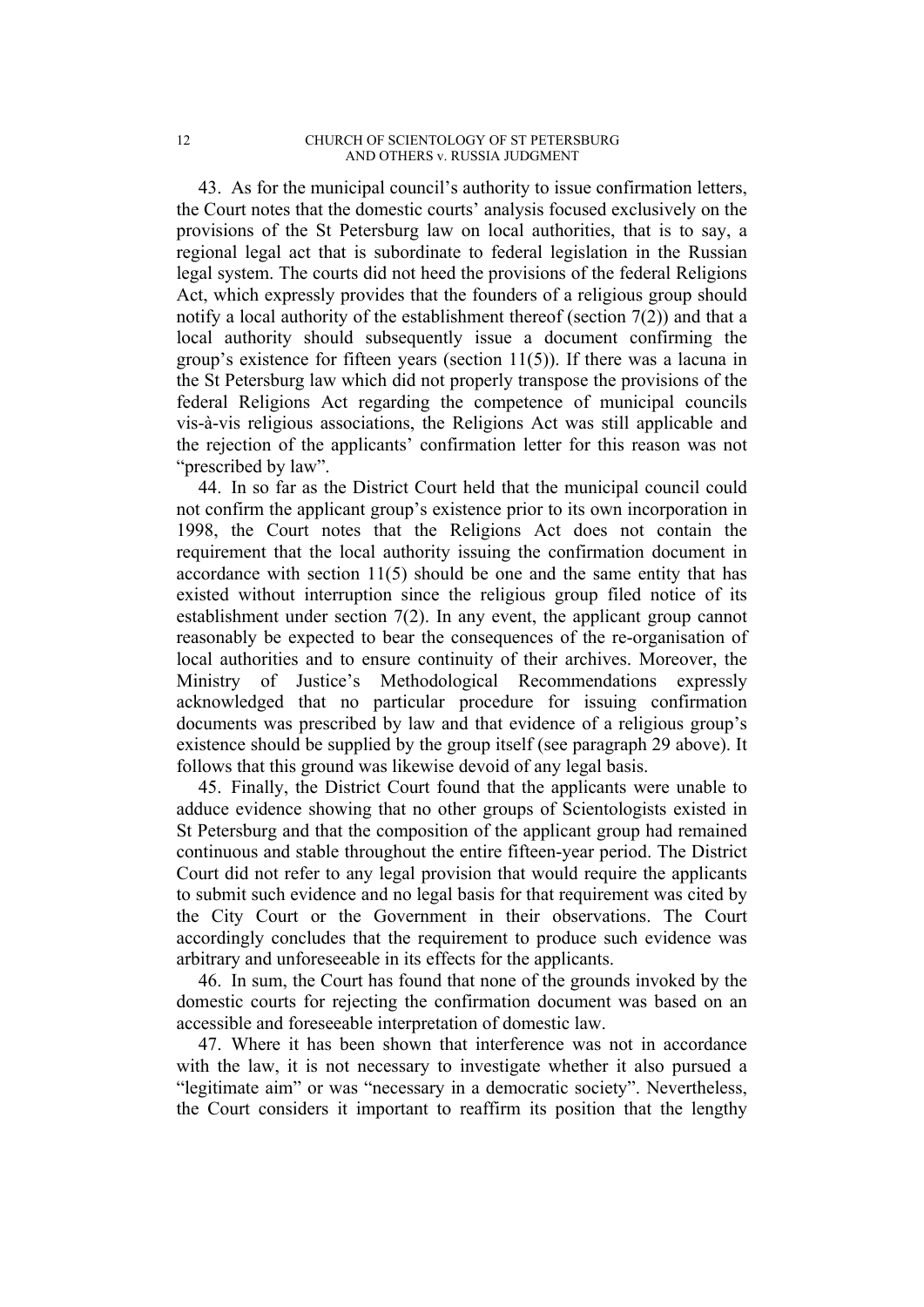#### CHURCH OF SCIENTOLOGY OF ST PETERSBURG 13 AND OTHERS v. RUSSIA JUDGMENT

waiting period which a religious organisation has to endure prior to obtaining legal personality cannot be considered "necessary in a democratic society" (see *Kimlya*, cited above, §§ 99-102, and *Religionsgemeinschaft der Zeugen Jehovas and Others*, cited above, §§ 78-80). In so far as the fifteen-year waiting period under Russia's Religions Act affected only newly emerging religious groups that did not form part of a hierarchical church structure, there was no justification for such differential treatment. A provision such as this was peculiar to Russian law and there were no other member States of the Organization for Security and Co-operation in Europe that required a religious organisation to prove such a lengthy existence before registration was permitted (see *Kimlya*, cited above, § 98). The Court has already had occasion to find a violation on account of a similar provision in Austrian law (see *Religionsgemeinschaft der Zeugen Jehovas and Others*, cited above, §§ 78-80), whilst the Russian Government's claim that Latvian and Romanian laws imposed waiting periods on base-level religious communities was mistaken (see paragraphs 30 and 31 above).

48. The foregoing considerations are sufficient to enable the Court to conclude that there has been a violation of Article 9 of the Convention, interpreted in the light of Article 11.

### II. APPLICATION OF ARTICLE 41 OF THE CONVENTION

#### 49. Article 41 of the Convention provides:

"If the Court finds that there has been a violation of the Convention or the Protocols thereto, and if the internal law of the High Contracting Party concerned allows only partial reparation to be made, the Court shall, if necessary, afford just satisfaction to the injured party."

#### **A. Damage**

50. The applicants claimed 20,000 euros (EUR) in respect of nonpecuniary damage.

51. The Government considered the claim to be excessive.

52. The Court awards the applicants jointly EUR 7,500 in respect of non-pecuniary damage, plus any tax that may be chargeable.

### **B. Costs and expenses**

53. The applicants did not claim any costs or expenses. Accordingly, there is no call to make an award under this head.